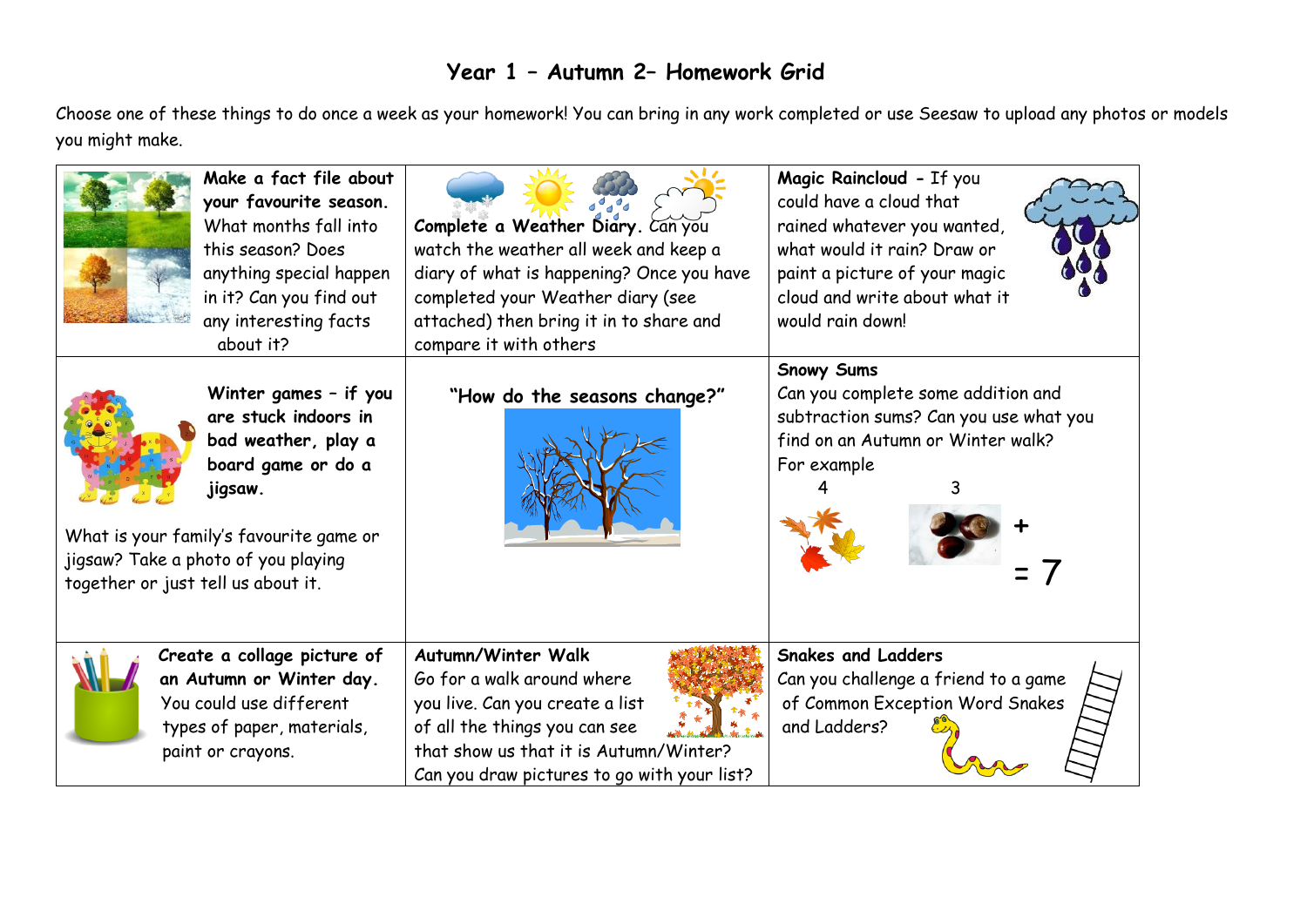



| Monday                      | Tuesday                     | Wednesday                   | Thursday                                      |  |
|-----------------------------|-----------------------------|-----------------------------|-----------------------------------------------|--|
| The weather today is mainly | The weather today is mainly | The weather today is mainly | The weather today is mainly                   |  |
| Friday                      | Saturday                    | Sunday                      | Words you might need                          |  |
| The weather today is mainly | The weather today is mainly | The weather today is mainly | wind<br>sunny<br>rain<br>snow<br>cold<br>warm |  |